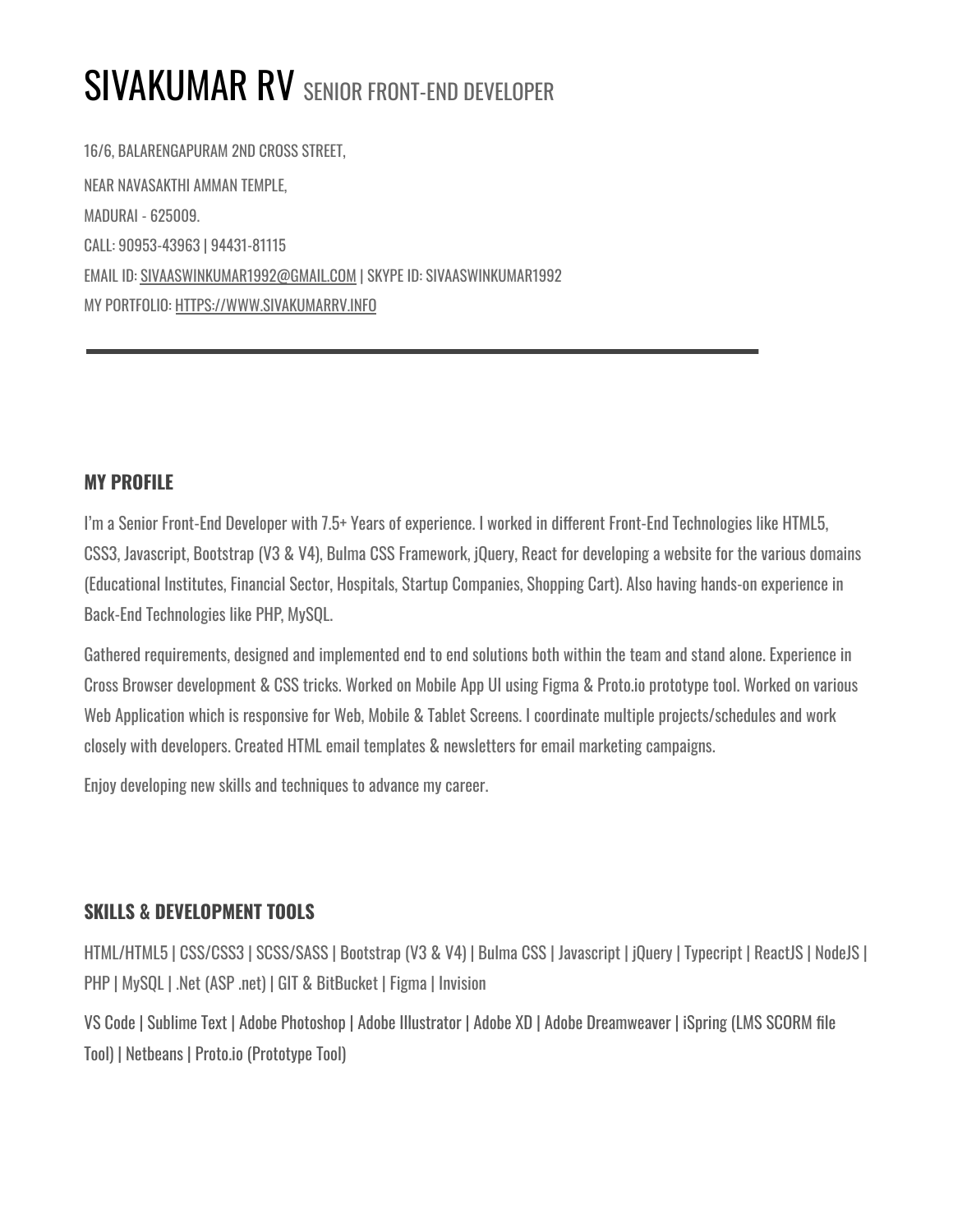## **WORK EXPERIENCE**

# TransAltus Management Consulting Pvt. Ltd., Bangalore Client Location: Sundaram Asset Management Company, Chennai(HO)— Senior Front-End Developer

OCT 2019 - PRESENT

As Senior Front-End Developer, I have handled the team of 6 People to manage to work on various In-House application like Accounting System, Courier Management System, LMS, Deal Ticketing System, Query Tracking System & all other application. Implemented the Web Chat Bot & WhatsApp Bot for Company Business. Worked on multiple Landing pages for Campaigns & NFO, also worked on HTML mailer for all mail Clients (Gmail, Yahoo, Outlook, Apple Email & Thunderbird).

### Finitiatives Learning India Pvt. Ltd., Mysore — UI/UX Designer & UI Developer

FEB 2016 - MAR 2019

As UI/UX Designer & Developer, I used to create various web pages. Designed and managed India's largest e-learning website learnwithflip.com. Currently working as a core member of Learnwithflip IT team. I worked on Mobile App (FLIP Learning App) UI prototype using Figma & Proto.io.

## Native Sparrow Software Solution LLP, Madurai — UI Designer & Web Developer

OCT 2013 - NOV 2015

As UI Designer & Web Developer, responsible to deliver the project on time with handling a small team based on project requirement. Worked as Team Lead (Team Size: 5) for service projects. Handling clients directly for UI approval & requirements details. Worked on Online Shopping Cart projects stand alone.

# **EDUCATION**

2009 - 2013

K.L.N College of Engineering, Madurai — B.F. (Electronics & Communication Engineering) - 66.91%

2008 - 2009

S.P.V.M Hr Sec School, Madurai— Higher Secondary School Certificate (H.S.C) - 74.25%

2006 - 2007

M.N.U.J.N Hr Sec School, Madurai — Secondary School Certificate (S.S.L.C) - 69.8%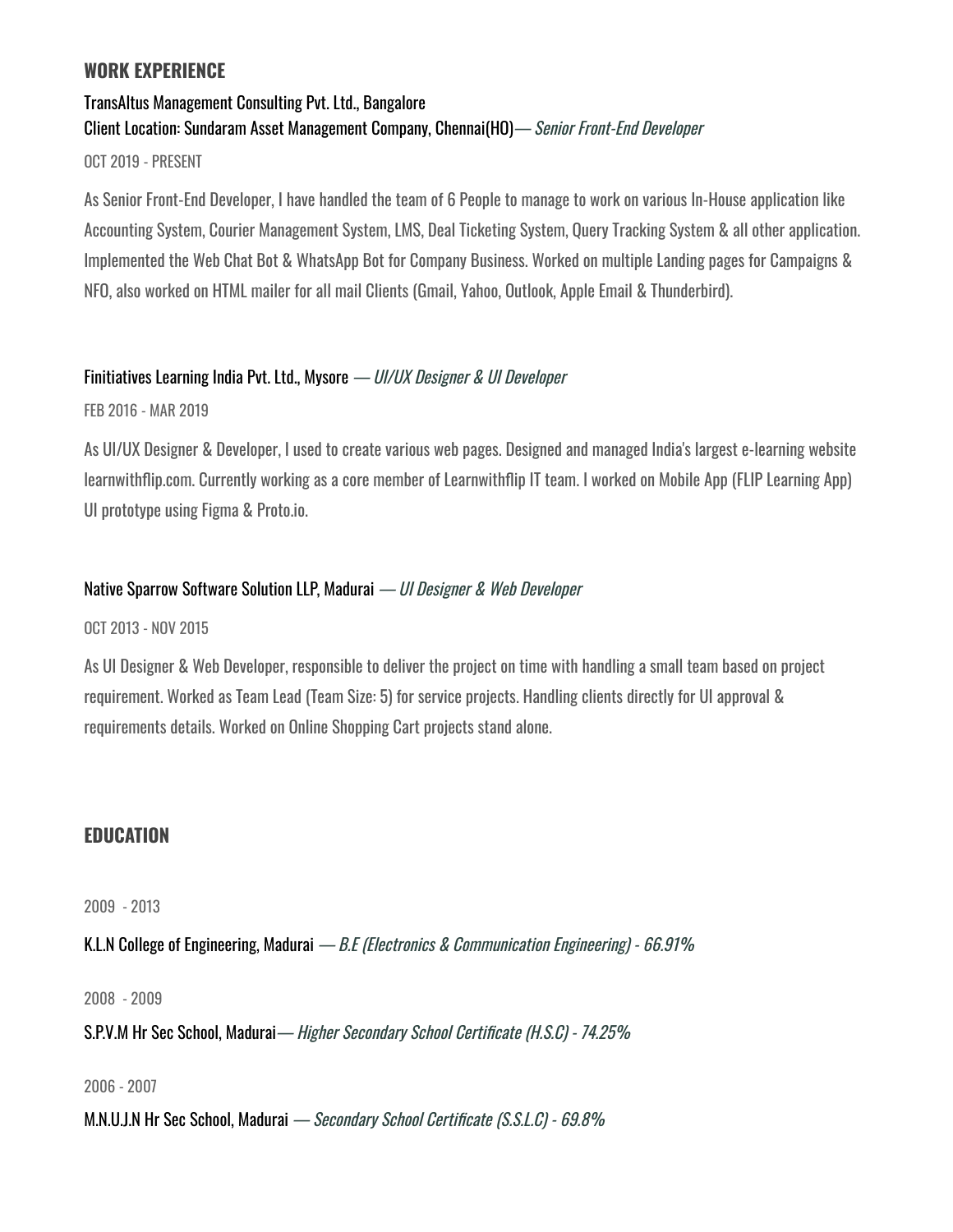## **MY WORKS**

#### **Project Name: Sundaram Mutual Website**

Technology Used: HTML5, CSS3, Javascript, ASPX, ORACLE Implementation: Web Chat Bot & WhatsApp Bot Other Works: Multiple Landing pages (Links given to Website Banner) Visit Link: https://www.sundarammutual.com

#### **Project Name: Sundaram Alternates Website**

Technology Used: HTML5, CSS3, Javascript, ASPX, ORACLE Other Works: Online Application form for Funds Visit Link: https://sundaramalternates.com

#### **Project Name: Sundaram Mutual Singapore**

Technology Used: HTML5, CSS3, Javascript, ASPX, ORACLE Visit Link: https://sgv2.sundarammutual.sg

## **Project Name: DMCi Travel Agency**

Technology Used: HTML5, CSS3, Javascript, PHP, MySQL Visit Link: https://www.dmci.ca

### **Project Name: Liquid Library**

Technology Used: HTML5, CSS3, Javascript, PHP, MySQL, Online Shopping Cart Visit Link: https://www.liquidlibrary.in

#### **Project Name: AANS Technologies**

Technology Used: HTML5, CSS3, Javascript, PHP Visit Link: https://www.aanstechnologies.in

### **Project Name: Sri Meenakshi Sundareswarar Logistics**

Technology Used: HTML5, CSS3, Javascript, PHP, MySQL, Payment Gateway Integration, SMS Integration Visit Link: http://www.sakwebsitedesign.com/srimeenakshisundareswararlogistics.com

### **Project Name: ZingoFit Fitness App (Mobile App)**

Technology Used: Proto.io, Figma Visit Link: https://www.behance.net/gallery/76784063/ZingoFit-Fitness-App-Mobile-UI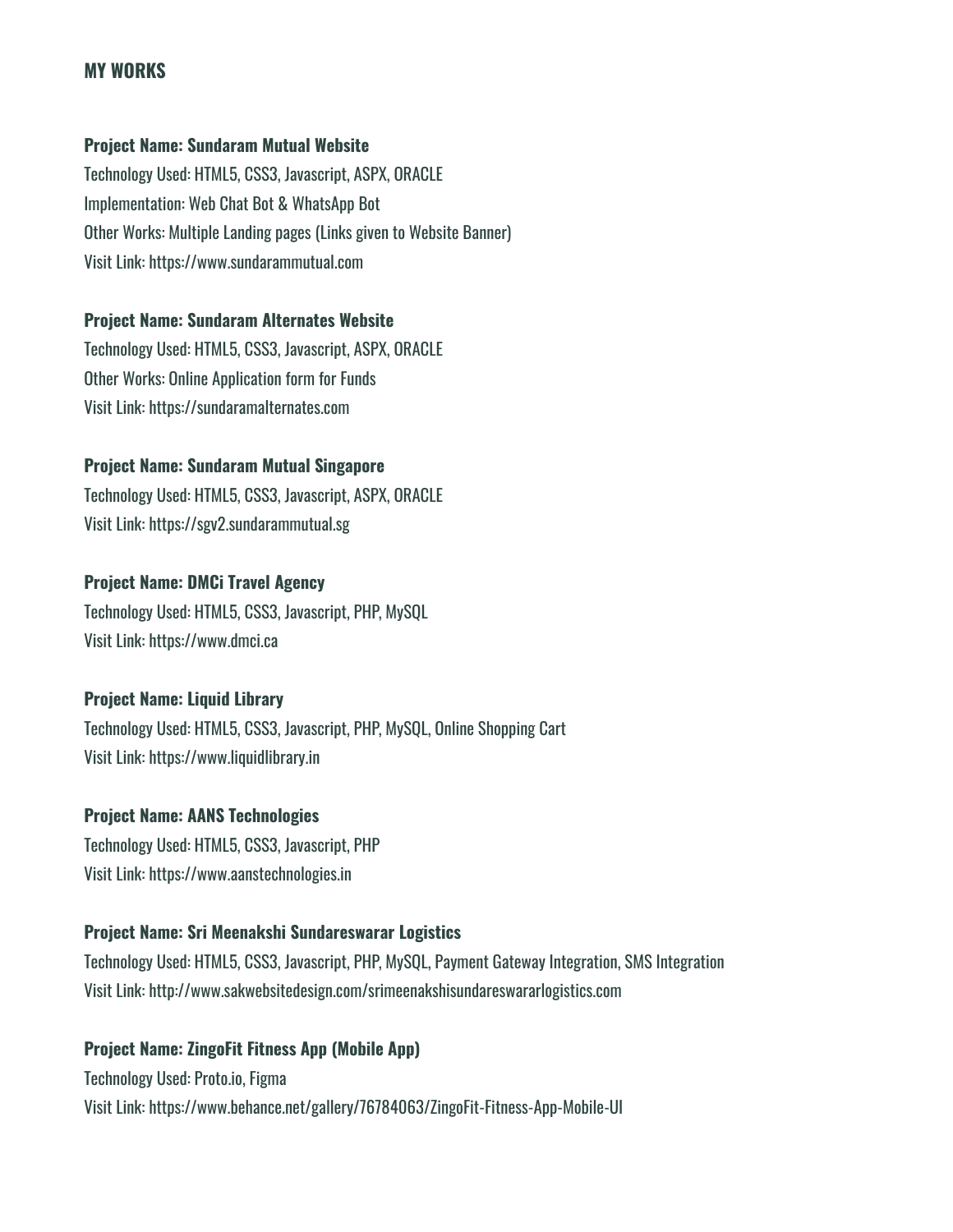### **Project Name: The Prescient Academy**

Technology Used: HTML5, CSS3, Javascript, PHP, MySQL Visit Link: http://www.sakwebsitedesign.com/theprescientacademy.com

## **Project Name: Raghavendhar Hospitals**

Technology Used: HTML5, CSS3, Javascript, PHP, MySQL Visit Link: http://www.sakwebsitedesign.com/rahavendharhospitals.com

## **Project Name: Waffle House**

Technology Used: HTML5, CSS3, Javascript, PHP Visit Link: https://www.wafflehouse.co.in

## **Project Name: Meridian Clothing**

Technology Used: HTML5, CSS3, Javascript, PHP Visit Link: https://meridianclothing.com

## **Project Name: Mary Ann Matric Hr.Sec.School**

Technology Used: HTML5, CSS3, Javascript, PHP, MySQL Visit Link: http://www.maryannschool.in

## **Project Name: Mayiliragu Educational & Charitable Trust**

Technology Used: HTML5, CSS3, Javascript, PHP, MySQL Visit Link: http://mayiliraguorg.sakwebsitedesign.com

## **Project Name: ARSK Land Promoters & Builders**

Technology Used: HTML5, CSS3, Javascript, PHP, Ajax Visit Link: http://arskgroups.sakwebsitedesign.com

## **Project Name: N.M.S Sermathai Vasan College For Women** Technology Used: HTML5, CSS3, Javascript, PHP, MySQL

Visit Link: http://www.sakwebsitedesign.com/nmssvcollege.com

## **Project Name: Thallu Vandi Shopping Cart**

Technology Used: HTML5, CSS3, Javascript, PHP, MySQL Visit Link: http://www.thalluvandi.com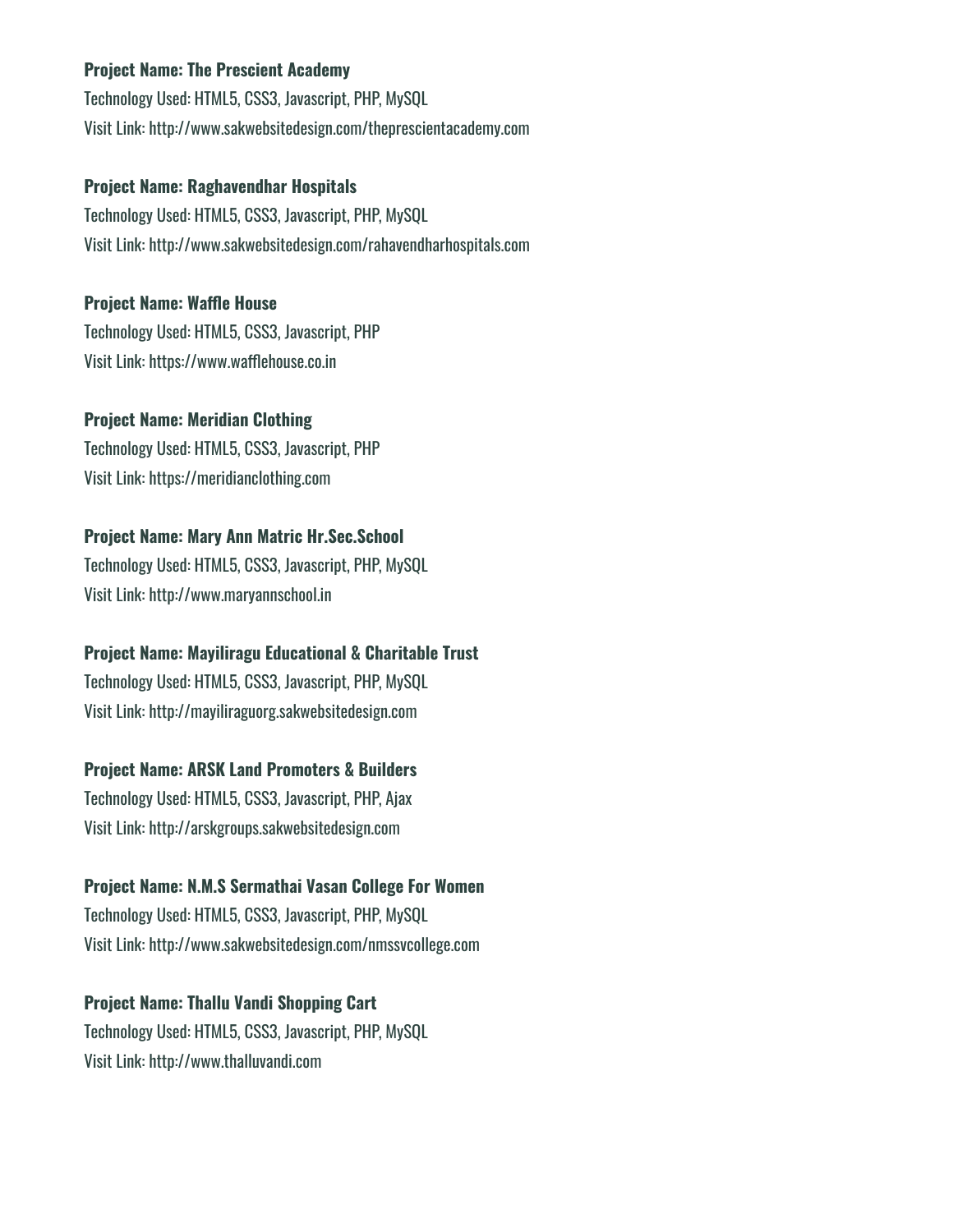## **Project Name: Virtual Readies Shopping Cart**

Technology Used: HTML5, CSS3, Javascript, PHP, MySQL Visit Link: http://www.sakwebsitedesign.com/virtualreadies.com

#### **Project Name: Cognosco Overseas Consultants**

Technology Used: HTML5, CSS3, Javascript, PHP, MySQL Visit Link: http://www.cognoscooverseas.com

#### **Project Name: Edento Systems**

Technology Used: HTML5, CSS3, Javascript, PHP Visit Link: http://www.sakwebsitedesign.com/edentosystems.com

#### **Project Name: Roll Ball Federation Of Sri Lanka**

Technology Used: HTML5, CSS3, Javascript, PHP, MySQL Visit Link: http://www.sakwebsitedesign.com/rollballsl.com

### **Project Name: FLIP Careers (No Live)**

Technology Used: Bulma CSS Frameworks, ReactJS, HTML5, CSS3, Javascript Visit Link: https://careers.learnwithflip.com

### **Project Name: FLIP Learning App (Mobile App) (No Live)**

Technology Used: Proto.io, Figma Visit Link: https://goo.gl/muVxsm

### **Project Name: FLIP Website (No Live)**

Technology Used: HTML5, CSS3, Javascript, PHP, MySQL Visit Link: https://www.learnwithflip.com

#### **Project Name: FLIP Campus Ambassador Connect (No Live)**

Technology Used: HTML5, CSS3, Javascript, PHP Visit Link: https://www.learnwithflip.com/campus-ambassador

### **Project Name: FLIP Graduate National Challenge 2019 (No Live)**

Technology Used: HTML5, CSS3, Javascript, PHP, MySQL Visit Link: https://www.learnwithflip.com/graduate-challenge-2019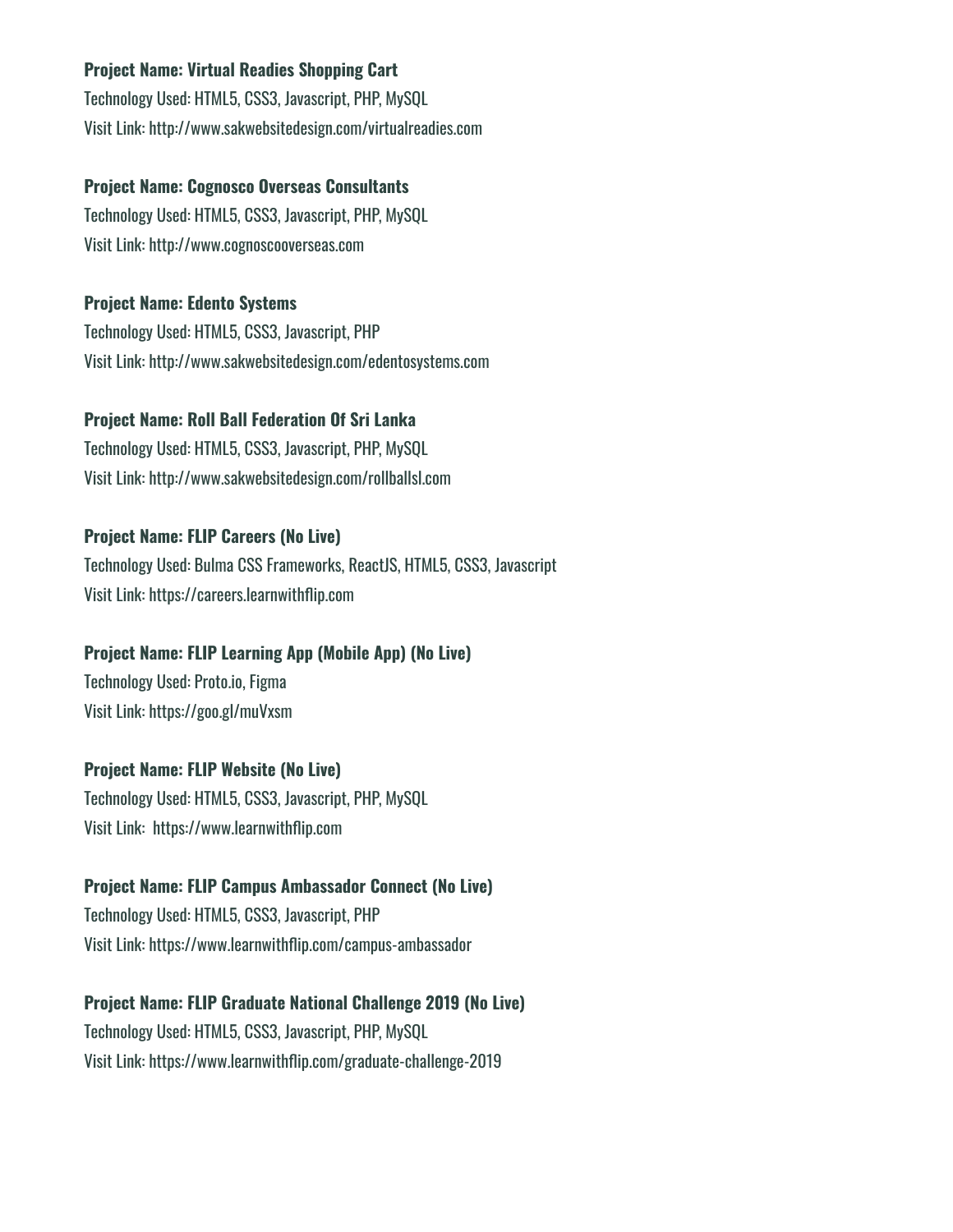## **Project Name: FLIP National Challenge 2018 (No Live)**

Technology Used: HTML5, CSS3, Javascript, PHP, MySQL Visit Link: https://www.learnwithflip.com/flipchallenge2018

## **Project Name: FLIP College Alumni (No Live)**

Technology Used: HTML5, CSS3, Javascript, PHP, MySQL Visit Link: https://www.learnwithflip.com/view-your-college-alumni

## **Project Name: FLIP Online Academy (No Live)**

Technology Used: HTML5, CSS3, Javascript, PHP, MySQL Visit Link: https://www.learnwithflip.com/online-academy

## **Project Name: Edusparrow (Mobile App)**

Technology Used: HTML5, CSS3, jQuery, Ajax, PHP, PhoneGap, Cordova Visit Link: https://play.google.com/store/apps/details?id=io.cordova.EduSparrow

For more works, Visit My Portfolio: https://www.sivakumarrv.info

# **SOCIAL LINKS**

- LinkedIn : https://www.linkedin.com/in/sivakumarrv
- Behance : https://www.behance.net/sivakumarrv
- Dribbble : https://dribbble.com/sivakumarrv
- Github : https://github.com/sivakumarrv
- Codepen : https://codepen.io/sivakumarrv
- AngelList : https://angel.co/sivakumarrv